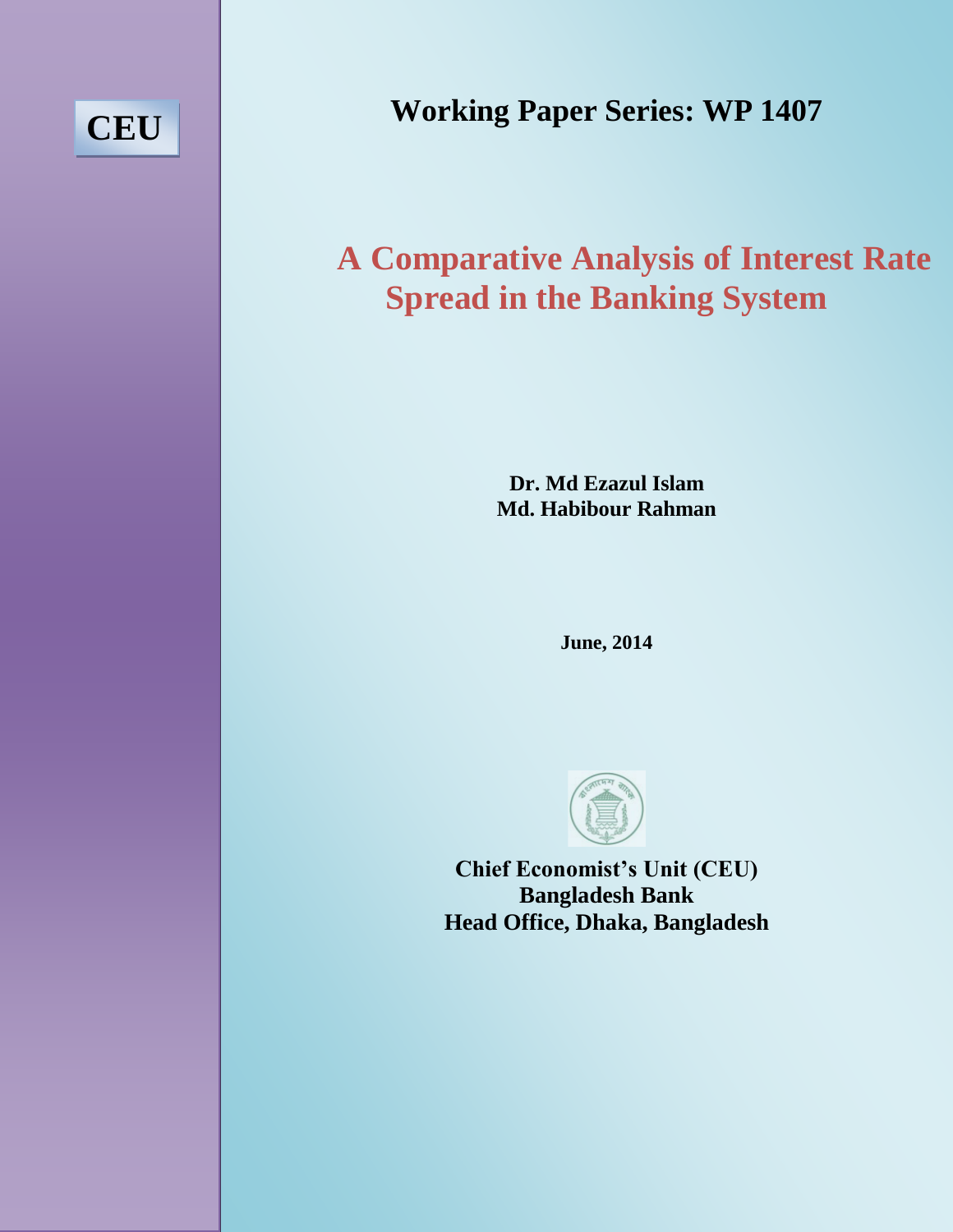#### **A Comparative Analysis of Interest Rate Spread in the Banking System**

Dr. Md Ezazul Islam (DGM), Mr. Md. Habibour Rahman (JD)\*

#### **Introduction**

 $\overline{a}$ 

Financial sector spread measures the effectiveness of the bank's intermediation function in borrowing and lending money and also the intensity of competition among banks (Rose, 2002). Bangladesh Bank is keen on minimizing intermediation cost because the lower spread indicates an efficient and a competitive financial system.

In a liberal interest rate regime, banks are allowed to set deposit and lending rates except for pre-shipment export credit and agriculture  $\{$ loans<sup>1</sup>. BB monitors interest rate spread and the Statistics Department of BB calculates the spread as difference between weighted average lending and deposits rate (WAIS). However, this methodology is sometimes called into question which prompted us to carry out a study comparing various potential methods. Also BB on various occasions has asked banks to limit spreads below 5%. This is also controversial since some banks have large pool of low cost deposits which they mobilized by investing huge amounts on technology, infrastructure and service and brand reputation. As such there is one view among bankers is that the ability to retain market share while keeping higher spreads in their banks is due to the overall service package which they provide, and hence should not be capped.

Apart from the above mentioned WAIS method, there are different methods of spread measurement. These are: (1) interest income and expense method: difference between yield on interest earnings assets and yield on interest bearing liabilities; (2) business spread method: percentage change of total yields on interest  $+$  non interest earning to

<sup>\*</sup> The authors are Deputy General Manger and Joint Director of the Chief Economist Unit, Bangladesh Bank. The views expressed in the paper are authors own and do not reflect that of Bangladesh Bank. Authors are grateful to Dr. Hassan Zaman, Chief Economist, Bangladesh Bank and Dr. Akhtaruzzaman, Economic Adviser, Bangladesh Bank for their comments and suggestions. 1 See BRPD Circular No.-02, January 4, 2012.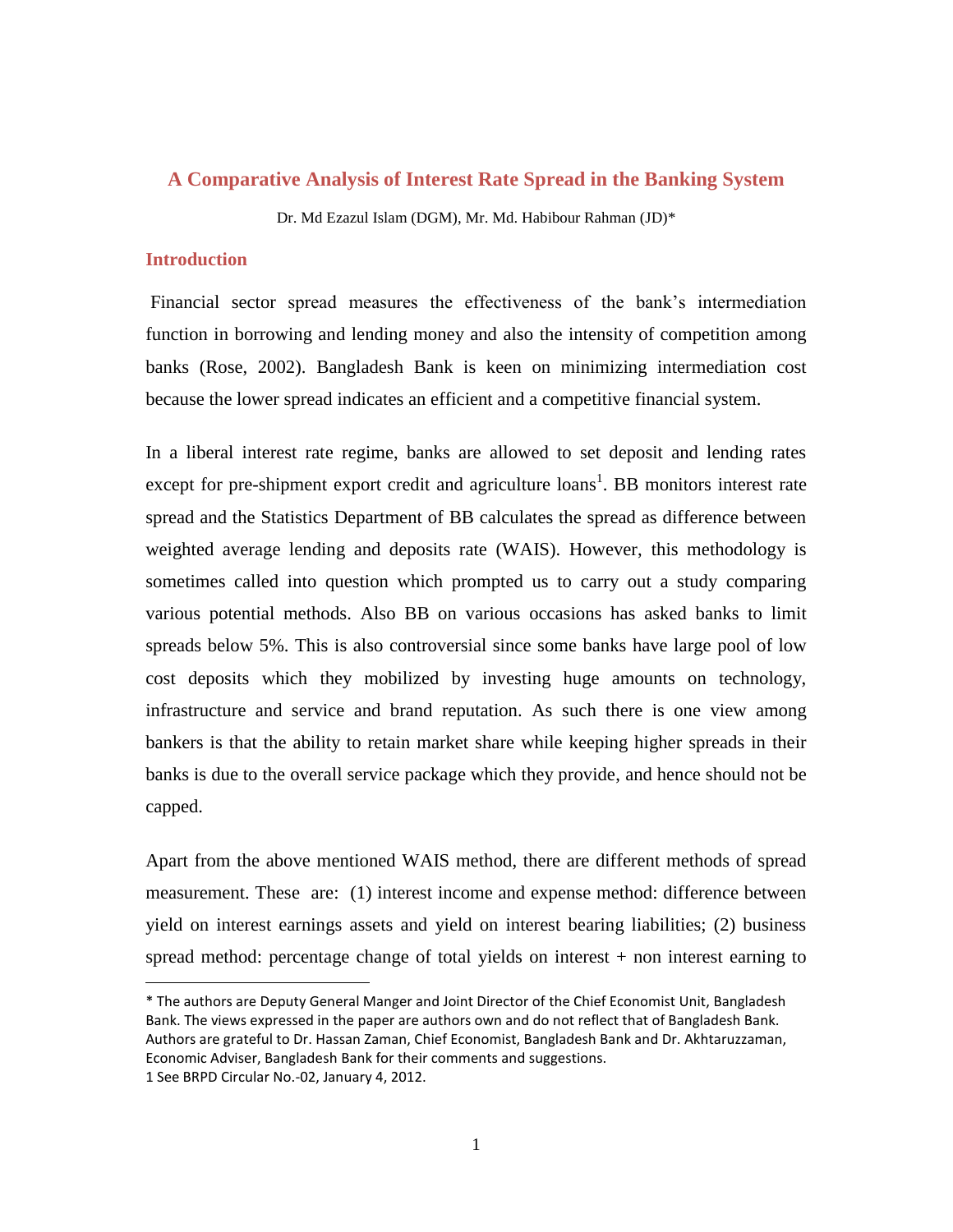total asset and total interest expense to total liabilities; and (3) net interest margin to net assets of banks.

The objectives of the present study are: (i) to calculate interest rate spread by taking all above methods for last five years of types of banks, and (ii) to compare the spreads of different methods for policy purpose.

The spread in the banking system depends on many factors, i.e., overall efficiency in financial markets, market regulation (CRR, supervision, and, credit allocation etc.), market segmentation and the extent of competition. The major factors for high spread in the financial system of Bangladesh are discussed in different studies summarized below. Mujeri andYounus (2009) find that deposit rate, market share of deposits of a bank, NSD certificate interest rates, and statutory reserve requirements impact positively on spread while non interest income as a ratio of total asset impacts negatively on spread. They also find that that IRS is significantly influenced by operating costs and classified loans for state owned commercial banks (SCBs) and specialized banks (SBs); while inflation, operating costs, market share of deposits, statutory reserve requirements, and taxes are important for the private commercial banks (PCBs). On the other hand, noninterest income, inflation, market share, and taxes matter for the foreign commercial banks (FCBs).

Hossain, M.(2010) identifies that high administrative costs, high non-performing loan ratio and some macroeconomic factors are the key determinants of persistently high spread and margins in private banks.

Economic literature on finance indicates that the simplest loan pricing model ( cost-plus loan pricing model) assumes that the rate of interest charged on any loan includes four components: i) the cost to the bank of rising adequate funds to lend; ii) the bank's nonfund operating cost (including wages and salaries, the cost of material and physical facilities); iii) necessary compensation paid to the bank for the degree of default risk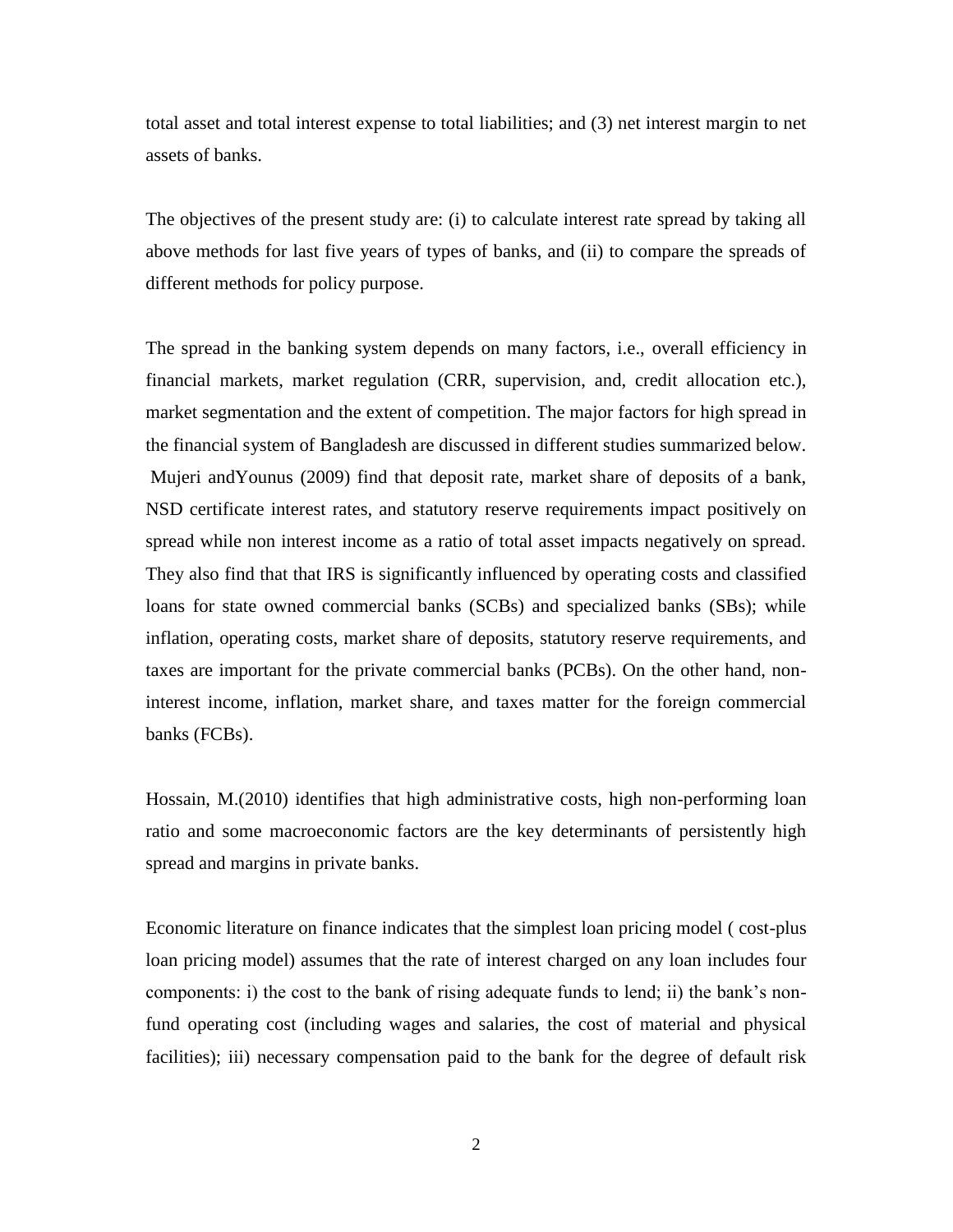inherent in a loan, and iv) the desired profit margin on each loan that provides the bank's stock holders with an adequate return on their capital.

The analysis of market share of financial intermediation in the banking system shows that PCBs and FCBs appear as a market leader over SOBs and SBs to intermediate financial sources (both deposit and advances). The share of PCBs and FCBs deposit in total deposit was 32.0 percent in 1990 which increased to 38.2 percent in 2000 and sharply increased to 69.0 percent at the end of March 2013. The share of advances to total advances rose for PCBs and FCBs to 72.12 percent at the end of March 2013 from 35.4 percent in 1990. Hence to a certain extent, the pricing of loan and deposit depends on price setting by PCBs and FCBs. So the higher lending rate and lower deposit rate offered by some PCBS and FCBs lead to high spread in the banking system of Bangladesh.

Data plot from March 2013 against interest rate show that about 57 percent share of deposit in total deposit is collected at 12.16 percent interest rate and only 7 percent share of deposit is interest free (Chart 1).



**Chart 1: Deposit distribution against interest rate by PCBs**

Source: Authors own calculation based on data available in Scheduled Bank Statistics, March 2013.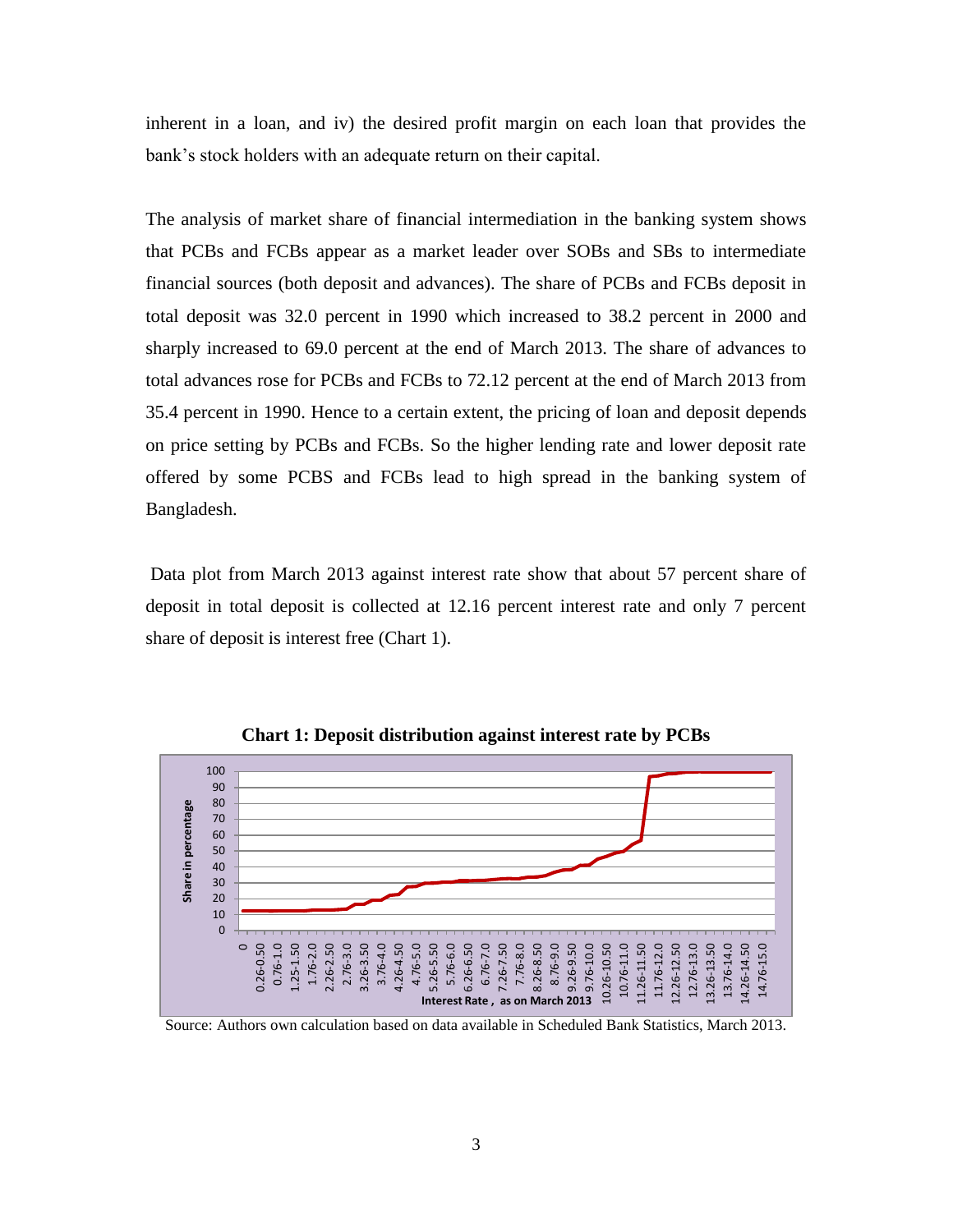#### **Trend in Spread in the Banking System Based on WAIS Method**

Historical data using the WAIS method indicates that the annual average spread in the banking system was more than 5 percentage point since FY 01 up except in FY09. The spread was 6.72 percentage points in FY01 which gradually came down to 4.86 percentage point in FY09 and again it increased to 5.60 percentage points in FY12. The last few months show that spreads are generally declining (Chart 2). FCBs have the highest spreads (Chart 3).



Chart 2: Trend in overall spread in the banking system of Bangladesh

Source: Statistics Department, Bangladesh Bank.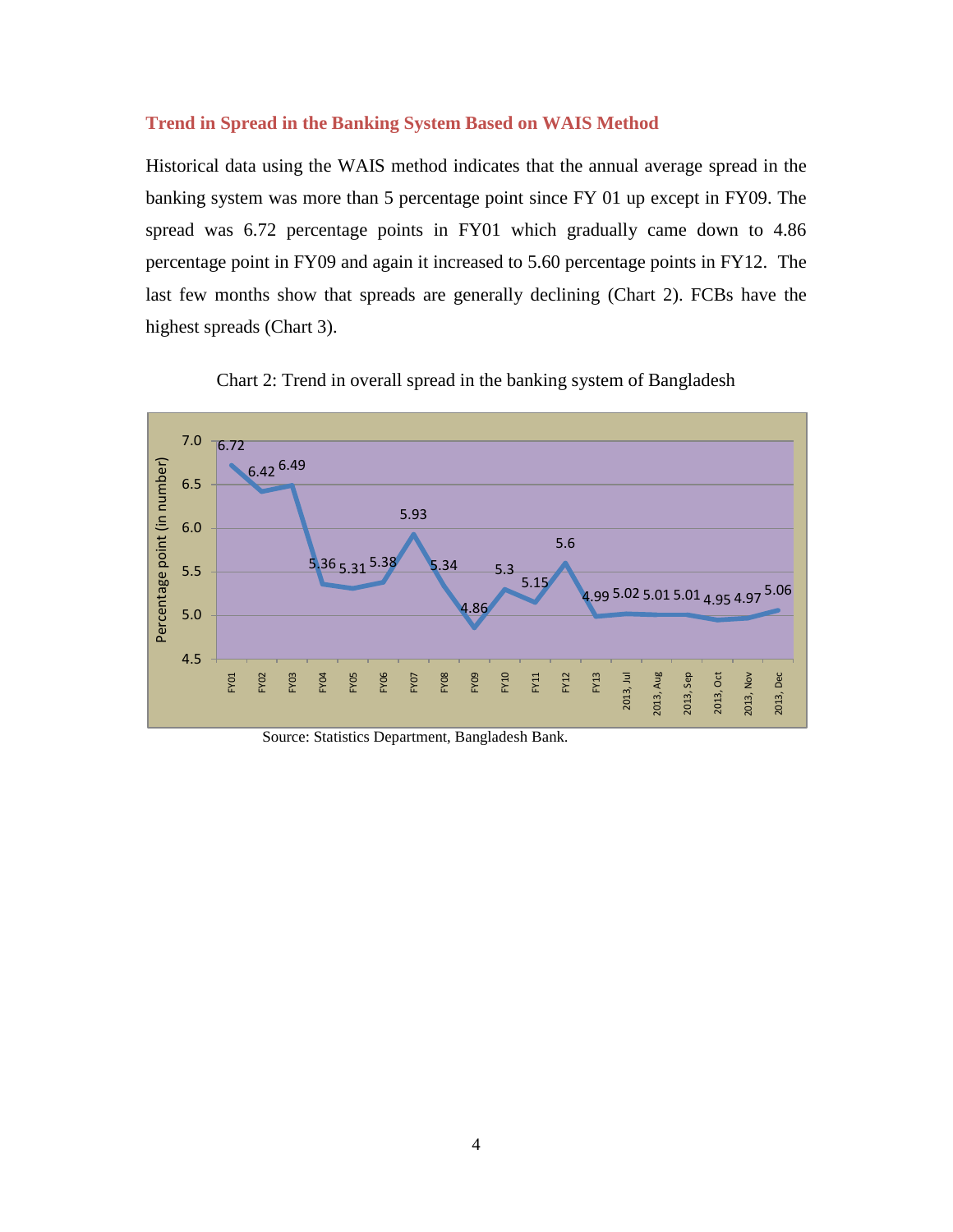

**Chart 3: Trend in high spread in PCBs and FCBs during 2008-June 2013.**

Source: Statistics Department, Bangladesh Bank.

#### **Overall Trend in Deposit and Lending Rates**

Chart 4 plots overall deposit and lending rates in the banking industry which indicate an increasing trend since 2011.

**Chart 4: Trend in Overall Deposit and Lending Rates of Industry during 2001- December 2013**



Source: Authors' own calculation, based on data available in Statistics Department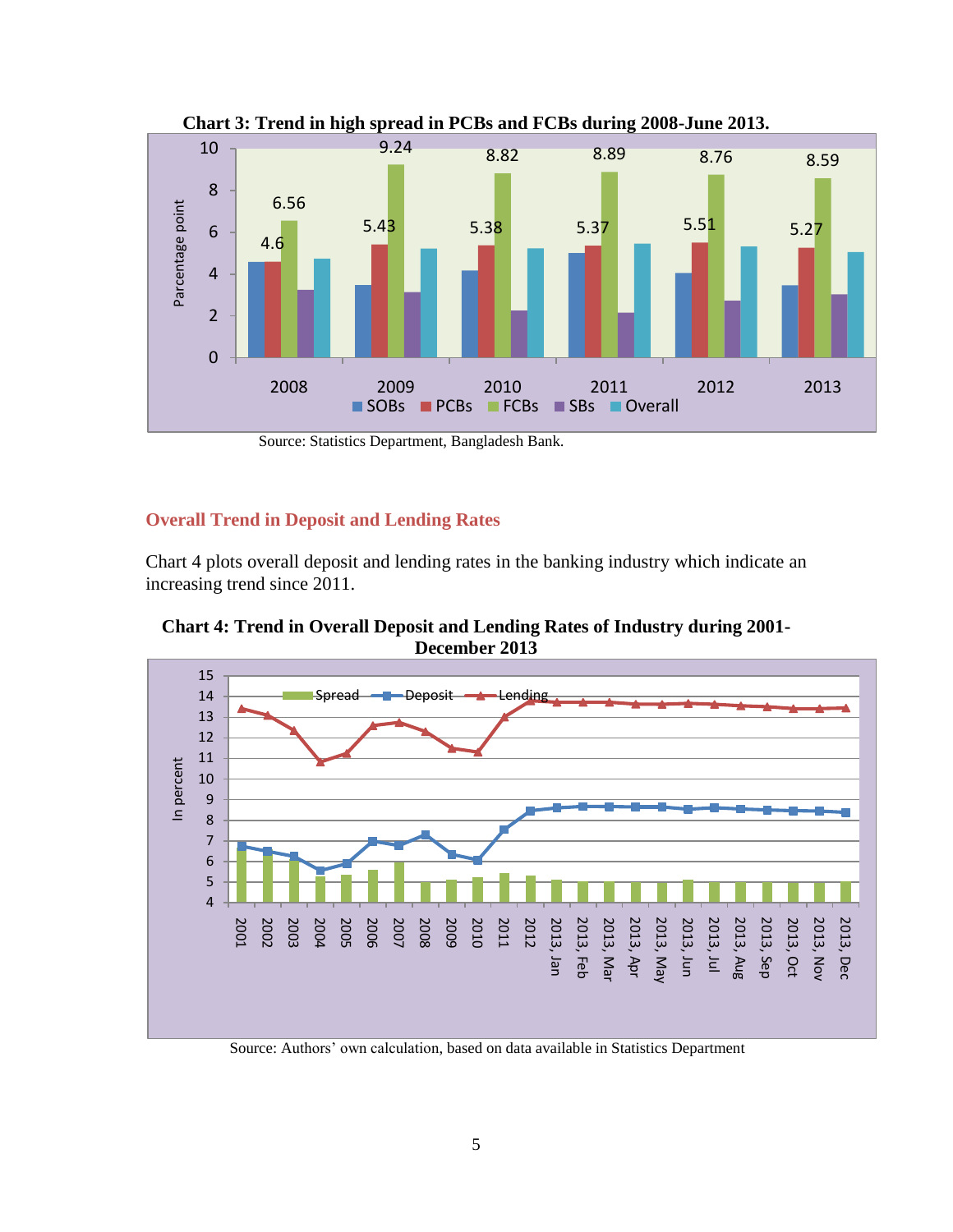#### **Comparative Analysis of Spread Based on Different Methods**

Interest rate spreads based on different methods, i.e., Weighted Average Interest Rate Spread (WAIS), Interest Income and Expenses Method (IRS), Revised Interest Income and Expenses Method (RIRS), Total Income and Expenses Method (BS) are given in Chart 5-6 and Table 3-4. In addition two variations of WAIS are given, one which excludes the bank's SME portfolio as these have higher administrative costs and therefore disadvantage those with higher share of these, as well as WAIS without the Cash Reserve Requirement portion. The calculation methodology are given in Annexure I. Data indicate that spread on the basis of WAIS is higher than that of others methods during 2010-2012 (Chart 5 and Table 4).



**Chart 5: Trend in spread based on different methods during 2010-2012**

Source: Department of Off-site Supervision and Statistics Department, BB.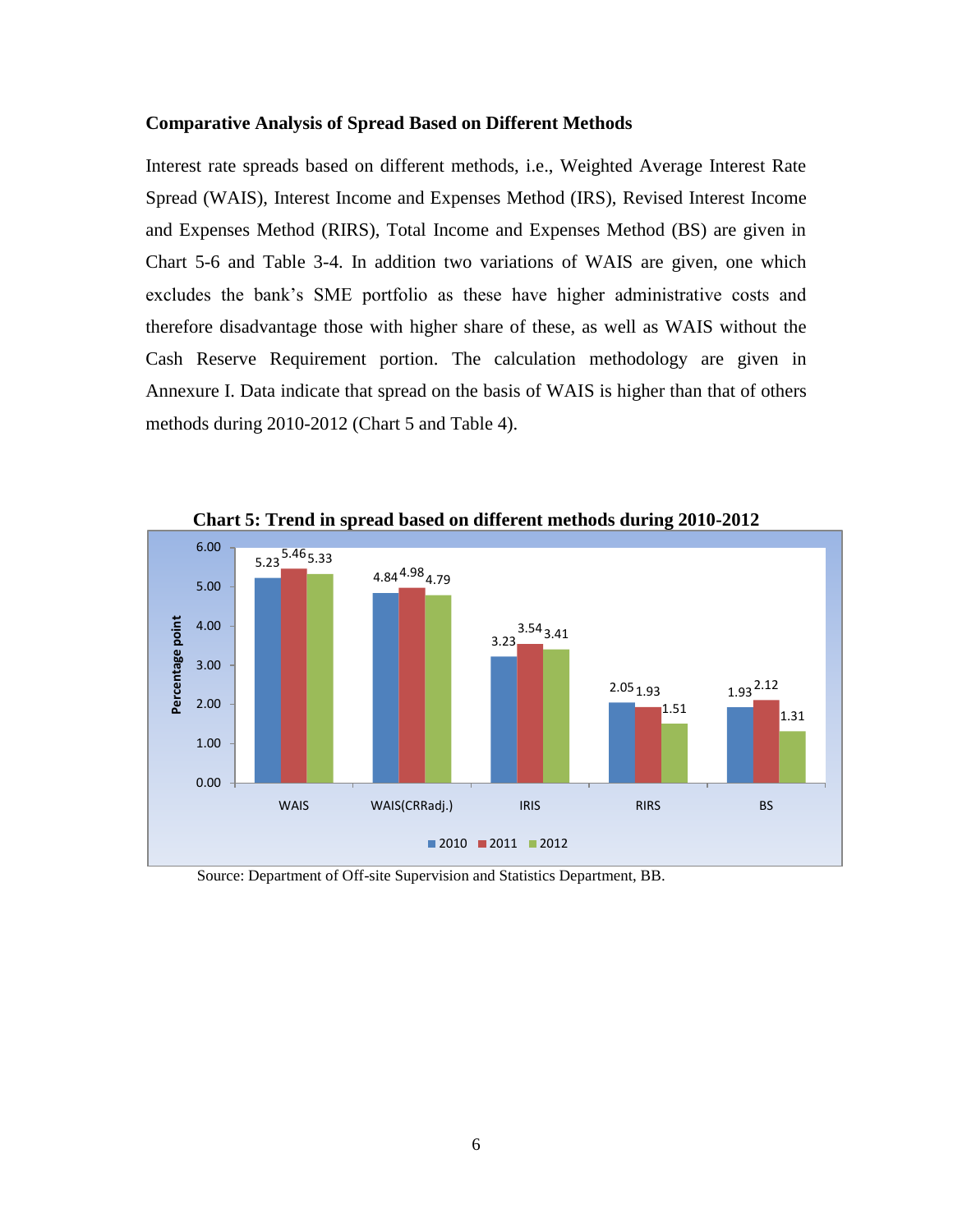**Chart 6: Trend in spread based on WAIS, CRR adjusted WAIS and Excluding SME WAIS during September, 2012-June 2013.**



Source: Department of Off-site Supervision and Statistics Department, BB.

|               |      | WAIS      | WAIS      |             |             |           |  |  |  |
|---------------|------|-----------|-----------|-------------|-------------|-----------|--|--|--|
|               | WAIS | (CRRadj.) | (exc.SME) | <b>IRIS</b> | <b>RIRS</b> | <b>BS</b> |  |  |  |
| December 2010 |      |           |           |             |             |           |  |  |  |
| SoB's         | 4.18 | 3.86      | n.a       | 2.86        | 1.93        | 2.20      |  |  |  |
| PCB's         | 5.38 | 4.95      | n.a       | 3.59        | 2.72        | 3.64      |  |  |  |
| FCB's         | 8.82 | 8.63      | n.a       | 2.88        | 1.15        | 1.49      |  |  |  |
| SB's          | 2.26 | 1.81      | n.a       | 3.57        | 2.39        | 0.38      |  |  |  |
| December 2011 |      |           |           |             |             |           |  |  |  |
| SoB's         | 5.01 | 4.63      | n.a       | 2.41        | 2.04        | 2.42      |  |  |  |
| PCB's         | 5.37 | 4.82      | n.a       | 3.15        | 2.24        | 2.33      |  |  |  |
| FCB's         | 8.89 | 8.60      | n.a       | 6.19        | 1.32        | 1.59      |  |  |  |
| SB's          | 2.16 | 1.66      | n.a       | 2.43        | 2.13        | 2.13      |  |  |  |
| December 2012 |      |           |           |             |             |           |  |  |  |
| SoB's         | 4.06 | 3.60      | 3.78      | 1.41        | 1.01        | 1.98      |  |  |  |
| PCB's         | 5.51 | 4.92      | 5.37      | 3.64        | 2.27        | 1.90      |  |  |  |
| FCB's         | 8.76 | 8.40      | 8.14      | 6.71        | 1.55        | 1.38      |  |  |  |
| SB's          | 2.73 | 2.11      | 2.14      | 1.86        | 1.22        | 0.00      |  |  |  |

#### **Table 1: Interest rate spread in different methods Period: December'2010**

Source: Department of Off-site Supervision and Statistics Department, BB.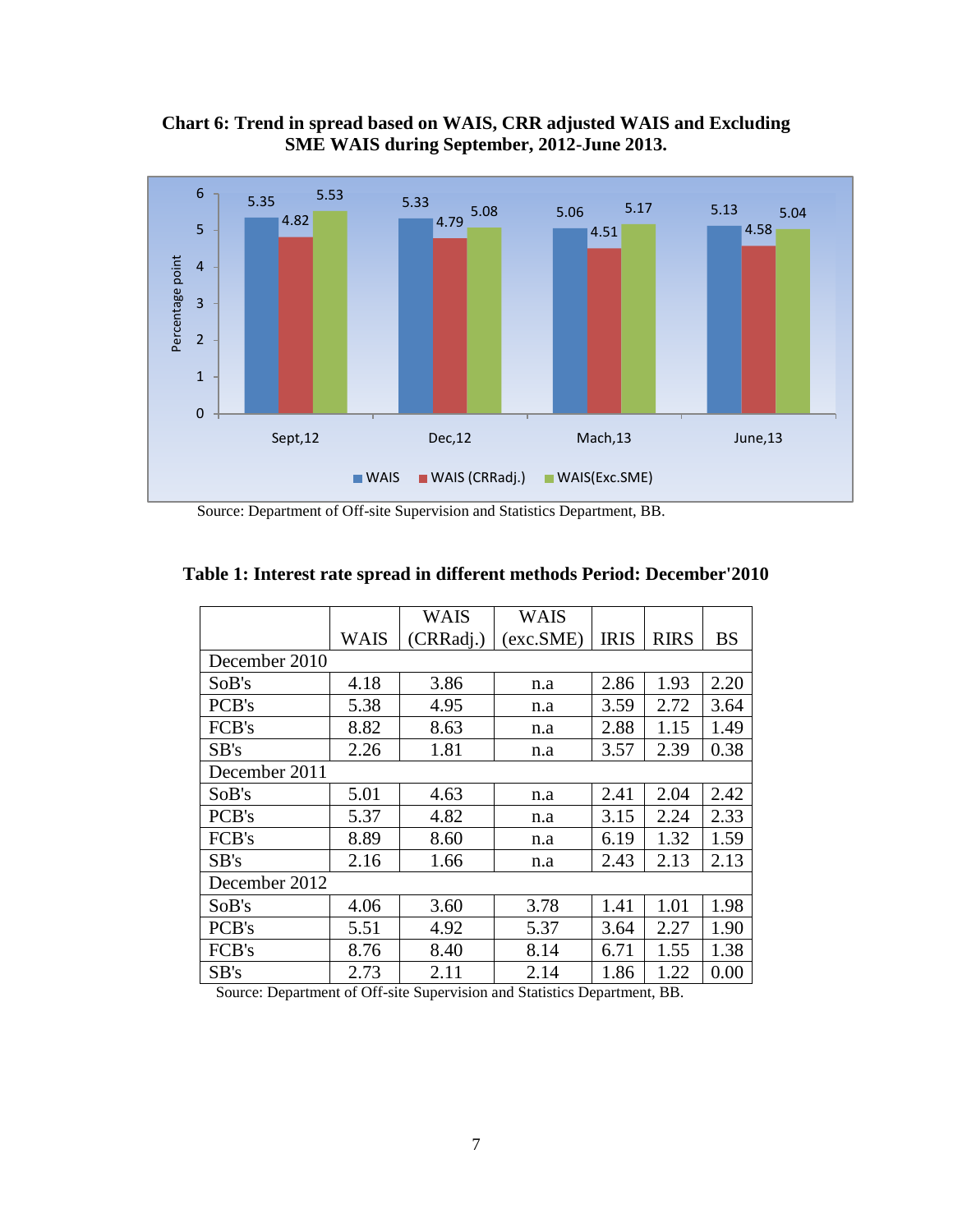|               | 2010 | 2011 | 2012 |
|---------------|------|------|------|
| <b>WAIS</b>   | 5.23 | 5.46 | 5.33 |
| WAIS(CRRadj.) | 4.84 | 4.98 | 4.79 |
| WAIS(Exc.SME) | n.a  | n.a  | 5.08 |
| <b>IRIS</b>   | 3.23 | 3.54 | 3.41 |
| <b>RIRS</b>   | 2.05 | 1.93 | 1.51 |
| <b>BS</b>     | 1.93 | 2.12 | .31  |

### **Table 2: Trend in Overall Interest Rate Spread in Different methods during 2010-2012**

Source: Department of Off-site Supervision and Statistics Department, BB.

#### **Conclusion**

Calculation of interest rate spreads based on different method, i.e., three types of Weighted Average Interest Rate Spread (WAIS), Interest Income and Expenses Method (IRS), Revised Interest Income and Expenses Method (RIRS), Total Income and Expenses Method (BS) was conducted.

Our analysis suggests that WAIS method excluding SME is the best method for monitoring interest rate spreads on a monthly basis. This is because the spread formula measures intermediation costs, data can be found monthly, and excluding SME's leads to better comparisons of intrinsic bank efficiency. IRS, RIRS and BS are not the best measure for spread because they can only be calculated quarterly and indicate different components of bank business performance rather than efficiency of intermediation. However, BB can publish IRS, RIRS and BS statistics along with WAIS for greater data transparency.

Many countries use the banking spread indicator for monitoring efficiency of overall sector but not as a regulatory tool compelling banks to reduce spreads below a certain threshold. Further study is required to assess the merits of having a target spread level as a regulatory tool compared with having it only for monitoring purposes.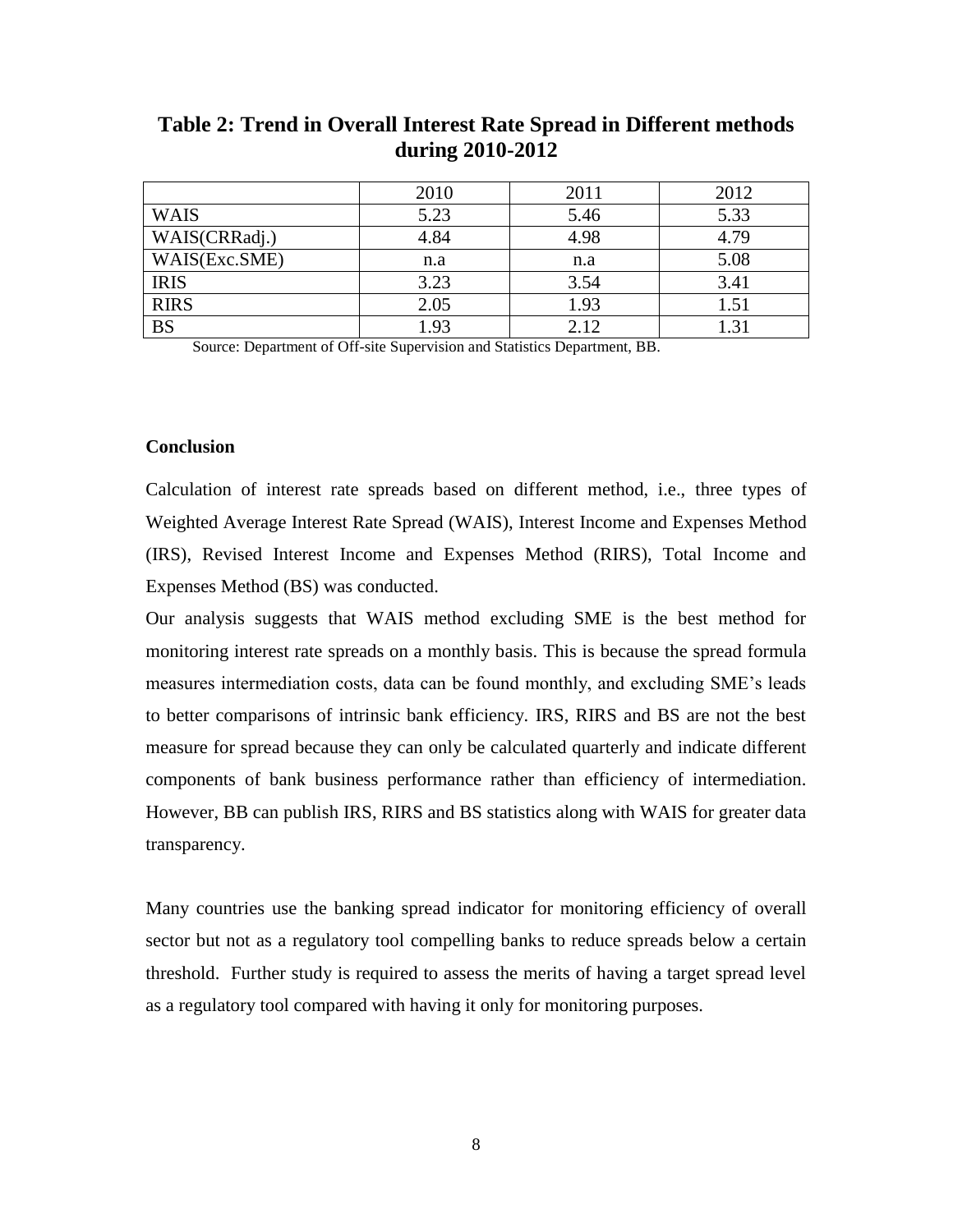#### **References**

Mujeri, Mustafa, K. and Younus, Sayera (2009). An Analysis of Interest Rate Spread in the Banking Sector in Bangladesh. *The Bangladesh Development Studies*, Vol. XXXII, No.4, December 2009, Dhaka.

Hossain, Monzur (2010). Financial Reform and Persistently High Bank interest spread in Bangladesh: Pitfalls in institutional Development? MPRA PAPER No.24755, Posted 4, September 2010, 01:57 UTC.

BB: Bangladesh Bank, Scheduled Bank Statistics, March 2013.

BB: Bangladesh Bank, Major Economic Indicator (various issues).

BB: Bangladesh Bank, Banking Regulation and Policy Department, Circular Letter No.1, January 22, 2012.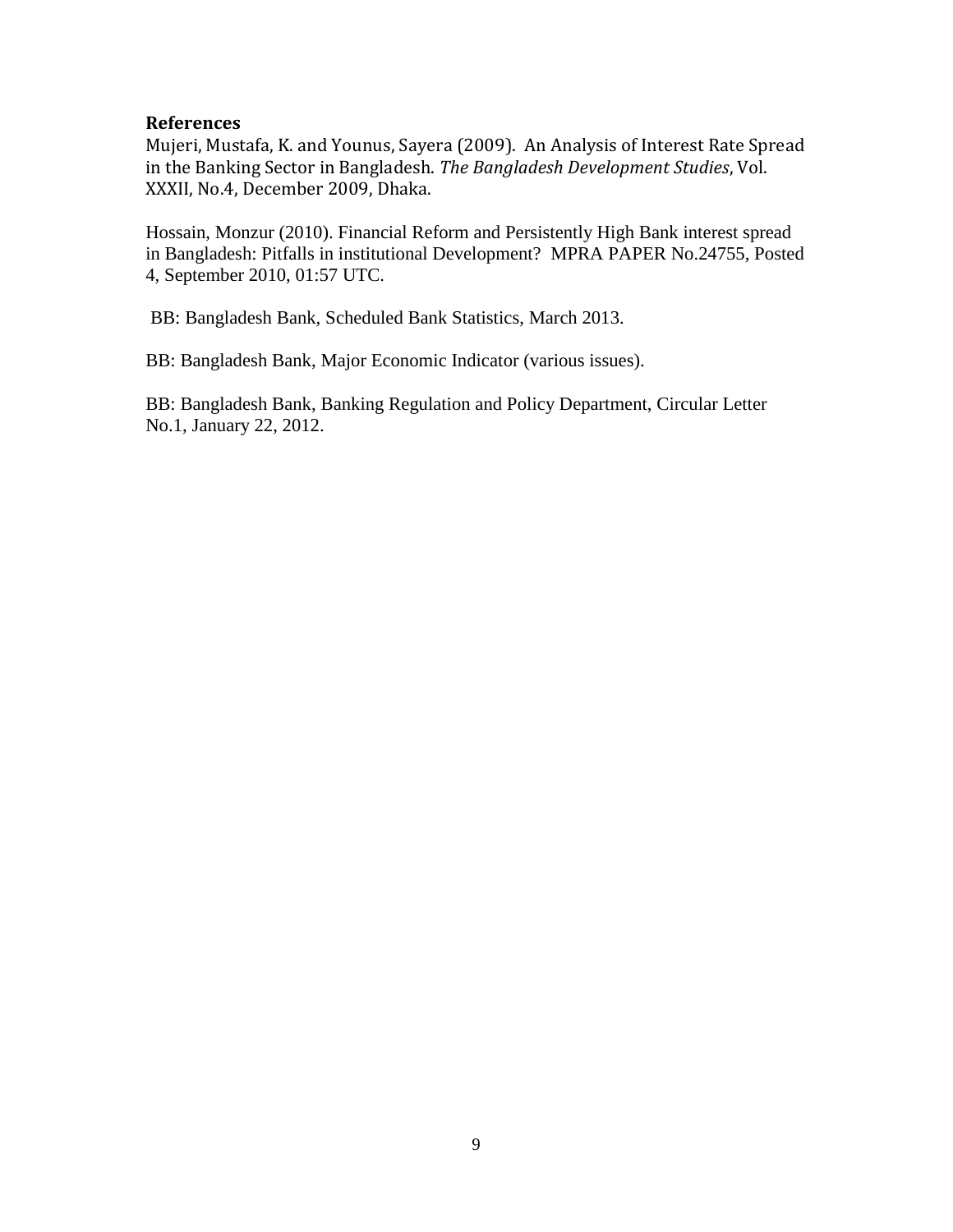#### **Annexure: 1**

#### **Different Methods of Spread**

#### **A. Weighted Average Interest Rate (WAIS) Method:**

Spread based on weighted average method is defined as the difference of weighted average lending and deposit rates. Weighted average interest rate for deposit and lending are calculated on the basis of the following formula.

$$
WAS = \frac{\sum (Amount \times Rate)}{\sum Amount}
$$

Spread = WAIRA - WAIRD

#### **B. Interest Income and Expenses Method (IRS):**

To determine the Interest Rate Spread (IRS) on the basis of total yield on Income and expenses method, the detailed methodology is as below:

Interest income from Advances  $= I_a$ Interest income from Investment  $= I_i$ 

#### **Interest income from Money at Call = I<sup>m</sup>**

Total interest income (T1) = Ia+Ii+Im………………….(i)

```
Total Advances = ta
```
*Total Investment = t<sup>i</sup>*

 **Total Money at Call = t<sup>m</sup>**

Total Earning Asset (T*a*) = ta+ti+tm………………..………………..(ii)

Percentage yield on earning Asset (Pi) = (T1/Ta) x 100……..…….………...(iii)

Interest expenses for Deposits  $= I_d$ 

#### **Interest expenses for Borrowings = I<sup>b</sup>**

Total interest expenses (T2) = Id+Ib ……….……...………..….(iv)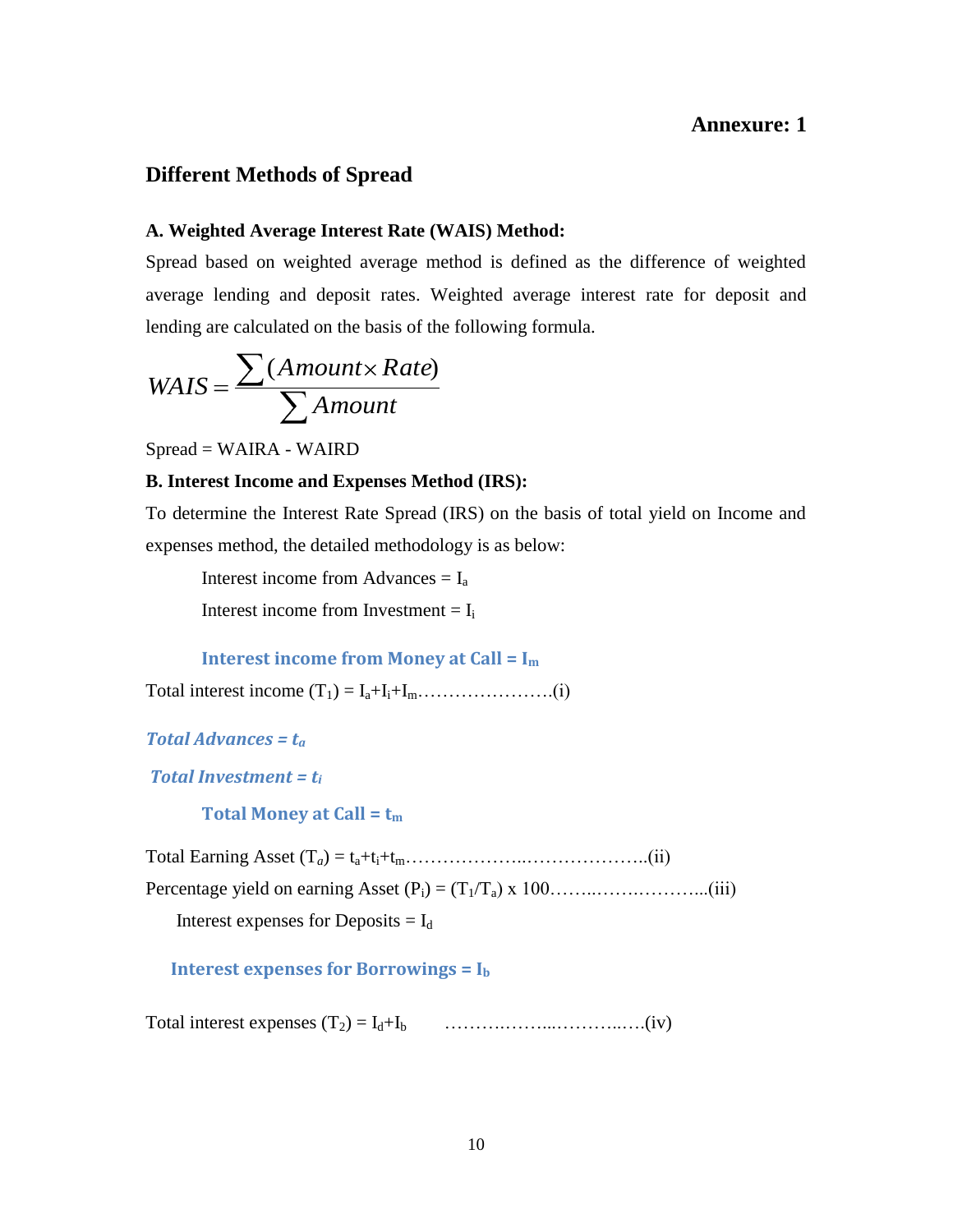Total Deposits =  $t_d$ 

#### **Total Borrowings = t<sup>b</sup>**

Total interest bearing Liabilities (T*l*) = td+tb ………………………..(v)

Percentage cost of Interest bearing liabilities  $(P_c) = (T_2/T_l) \times 100$ …………...(vi) Interest rate spread (IRS) = Pi Pc……………………. ..(vii)

#### **C. Revised Interest Income And Expenses Method (RIRS):**

To determine the Revised Interest Rate Spread (IRS) on the basis of total yield on Income and expenses method, the detailed methodology is as below:

Interest income from Advances  $= T_1$ 

Total Advances excluding actual provision = T*<sup>a</sup>*

Percentage yield on earning Asset  $(P_i) = (T_1/T_a) \times 100$ 

Interest expenses for Deposits  $= T_2$ 

Total Deposits excluding DMB\* = T*<sup>l</sup>*

\*DMB: Deposits of deposit Money Bank Percentage cost of Interest bearing liability  $(P_c) = (T_2/T_l) \times 100$ Interest rate spread  $(IRS) = P_i - P_c$ 

# **D. Total Income and Expenses Method (BS):**

100 Total Assets PercentageYields on Earning  $=$   $\frac{\text{Total Income}}{\text{Total Assets}} \times 100$ <br>Percentage Cost of liability  $=$   $\frac{\text{Total Cost}}{\text{Total Cost}} \times 100$ 

Total Liabilitie s Percentage Cost of liability  $=$   $\frac{\text{Total Cost}}{\text{Total Cost}}$ 

Business Spread = Percentage Yields on Earning - Percentage Cost of Liability.